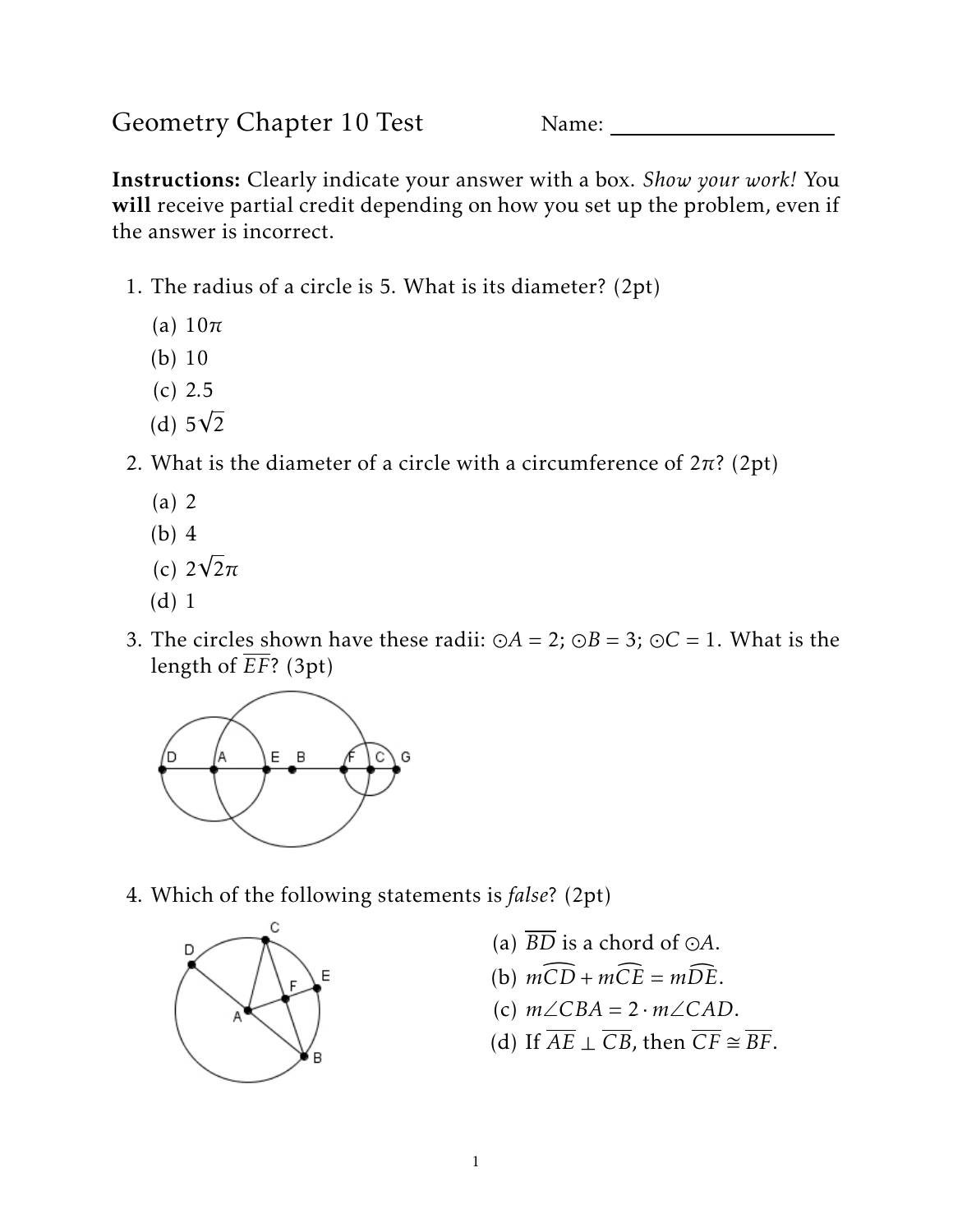5.  $\overline{BD}$  is a diameter of  $\odot A$ . If  $m\widehat{BC} = 2x$  and  $m\widehat{CD} = 3x - 5$ , what is *x*? (3pt)



6. The diameter of  $\odot$ A in question 5 is 4. What is the length of  $\widehat{CD}$ ? (3pt)

7. The radius of ⊙A = 13. The length of  $\overline{BC}$  = 10, and  $\overline{AD}$  ⊥  $\overline{BC}$ . What is the length of *AD*? (3pt)



8.  $m∠F = 20°$ . What is  $m∠E$  (3pt)?



- (a)  $20^\circ$
- (b)  $40^\circ$
- (c)  $10^\circ$
- (d) It is impossible to determine.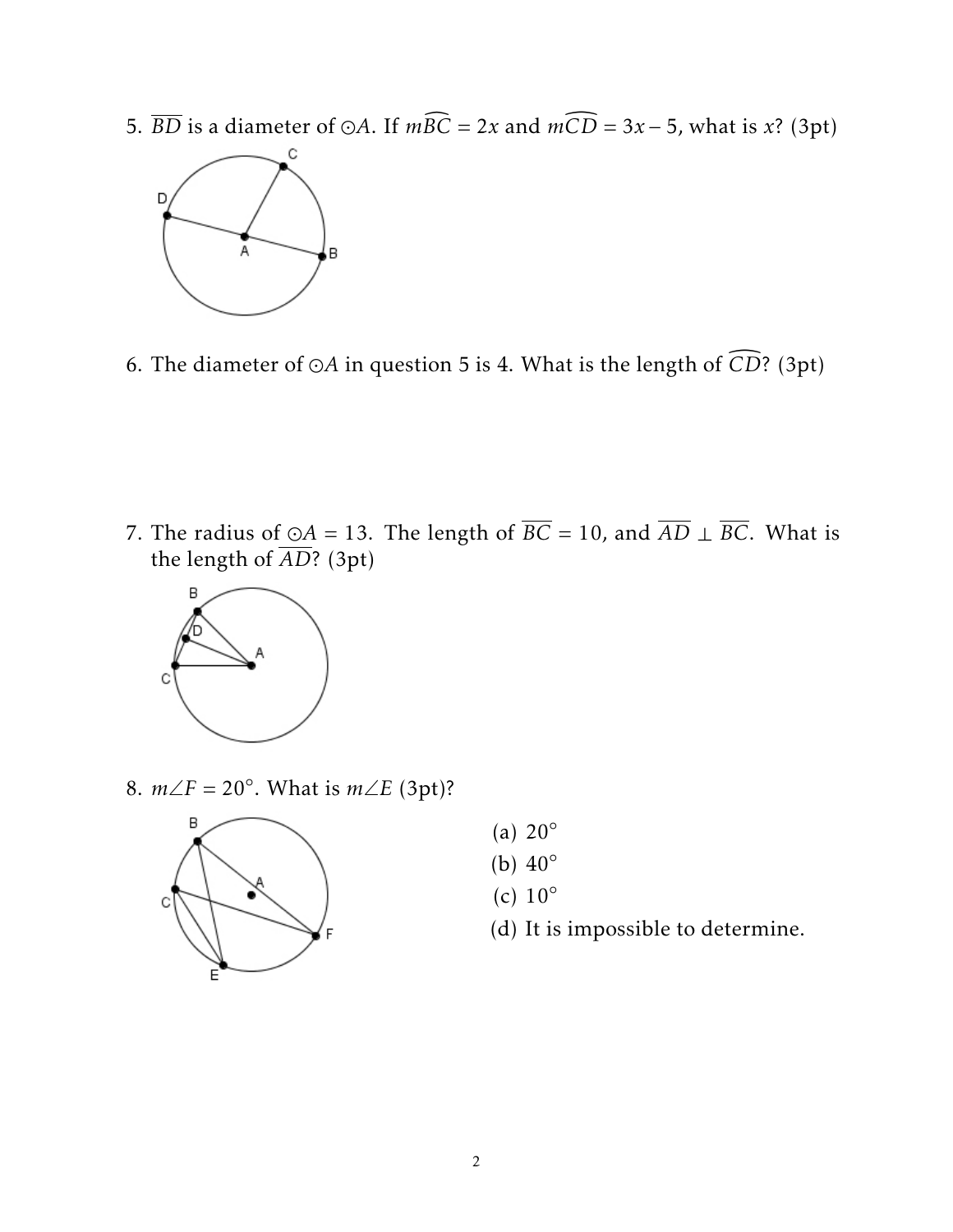9. *m*∠*E* = 2*x* − 3;*m*∠*A* = 3*x* + 3. What is *x*? (3pt)



10.  $m\overline{BD} = 6'$ , the diameter of  $\odot A = 18'$ , and  $\overline{BC}$  is tangent to  $\odot A$ . What is the length of *BC*? (3pt)



11.  $\overline{DE}, \overline{DI}$ , and  $\overline{DH}$  are tangents to  $\odot A$  and  $\odot B$ . If  $m\overline{DE} = 4x$  and  $m\overline{DH} = 0$  $2x + 5$ , what is  $m\overline{DI}$ ? (3pt)



12.  $m\widehat{FG} = 70^\circ; m\widehat{HI} = 24^\circ$ . What is  $m\angle ICH$ ? (2pt)